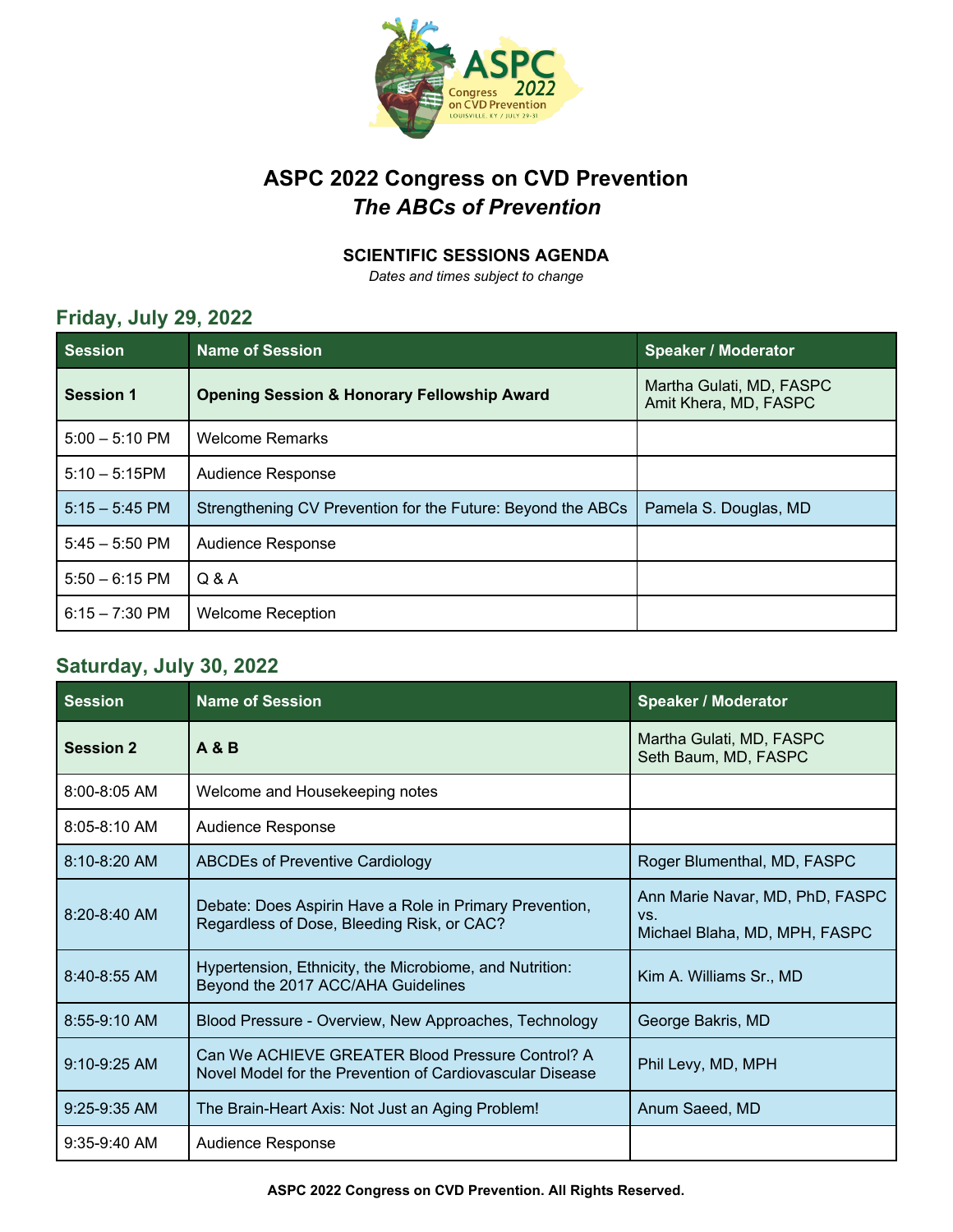

| 9:40-9:55 AM      | Q & A Panel Discussion                                                                                       |                                                                                                                        |
|-------------------|--------------------------------------------------------------------------------------------------------------|------------------------------------------------------------------------------------------------------------------------|
| $9:55 - 10:05$ AM | <b>Break</b>                                                                                                 |                                                                                                                        |
| <b>Session 3</b>  | <b>C&amp;D</b>                                                                                               | Alison Bailey, MD, FASPC<br>Vijay Nambi, MD, PhD, FASPC                                                                |
| 10:05-10:10AM     | <b>Audience Response Questions</b>                                                                           |                                                                                                                        |
| 10:10-10:25 AM    | Cholesterol Management for Primary CVD Prevention:<br>Emerging Role of Atherosclerosis in Guiding Directions | Khurram Nasir, MD, MPH, FASPC                                                                                          |
| 10:25-10:40 AM    | Primordial Prevention - Aging Begins at Conception                                                           | Elaine Urbina, MD, MS                                                                                                  |
| 10:40-10:55 AM    | Tobacco Cessation and Risks/Benefits of Electronic Nicotine<br><b>Delivery Systems</b>                       | Pam Morris, MD, FASPC                                                                                                  |
| 10:55-11:05 AM    | Cost of Prevention - How Much Prevention is Too Much?                                                        | Ty Gluckman, MD, FASPC                                                                                                 |
| 11:05-11:15 AM    | Overcoming Barriers in the Treatment of Diabetes in Clinical<br>Practice                                     | Erin Michos, MD, MHS, FASPC                                                                                            |
| 11:15-11:35 AM    | Treating Obesity as a CV Risk Factor: The One That Got<br>Away                                               | Bob Kushner, MD                                                                                                        |
| 11:35-11:40 AM    | Audience Response                                                                                            |                                                                                                                        |
| 11:40-12:05 PM    | Q & A Panel Discussion                                                                                       |                                                                                                                        |
| 12:05-12:35 PM    | <b>Networking Break &amp; Abstract Author Q&amp;A</b>                                                        |                                                                                                                        |
| 12:35-1:25 PM     | Lunch                                                                                                        |                                                                                                                        |
| <b>Session 4</b>  | <b>Nanette Wenger Award &amp; Lecture</b>                                                                    | Peter Toth, MD, PhD, FASPC<br>Pam Taub, MD, FASPC                                                                      |
| 1:30-1:35 PM      | Introduction & Audience Response Questions                                                                   |                                                                                                                        |
| 1:35-2:00 PM      | Open Artery Ischemia: An unrecognized opportunity for<br>prevention?                                         | Carl J Pepine, MD, MACC                                                                                                |
| 2:00-2:05 PM      | <b>Audience Response Questions</b>                                                                           |                                                                                                                        |
| 2:05-2:15 PM      | Q & A Panel Discussion                                                                                       |                                                                                                                        |
| <b>Session 5</b>  | <b>Early Career Presentations</b>                                                                            | Larry Sperling, MD, FASPC                                                                                              |
| 2:15-2:20 PM      | Introductions                                                                                                |                                                                                                                        |
| 2:20-2:30PM       | 1st Place EC Research Winner                                                                                 | Vignesh Chidambaram, MD, MPH                                                                                           |
| 2:30-2:55 PM      | Early Career Research Rapid Fire Presentations                                                               | Josep Iglesies-Grau, MD<br>Jamal Anthony, BMedSci, MBBS<br>Radha Patel, BS, BGS<br>Priyanka Satish, MD<br>Amit Dey, MD |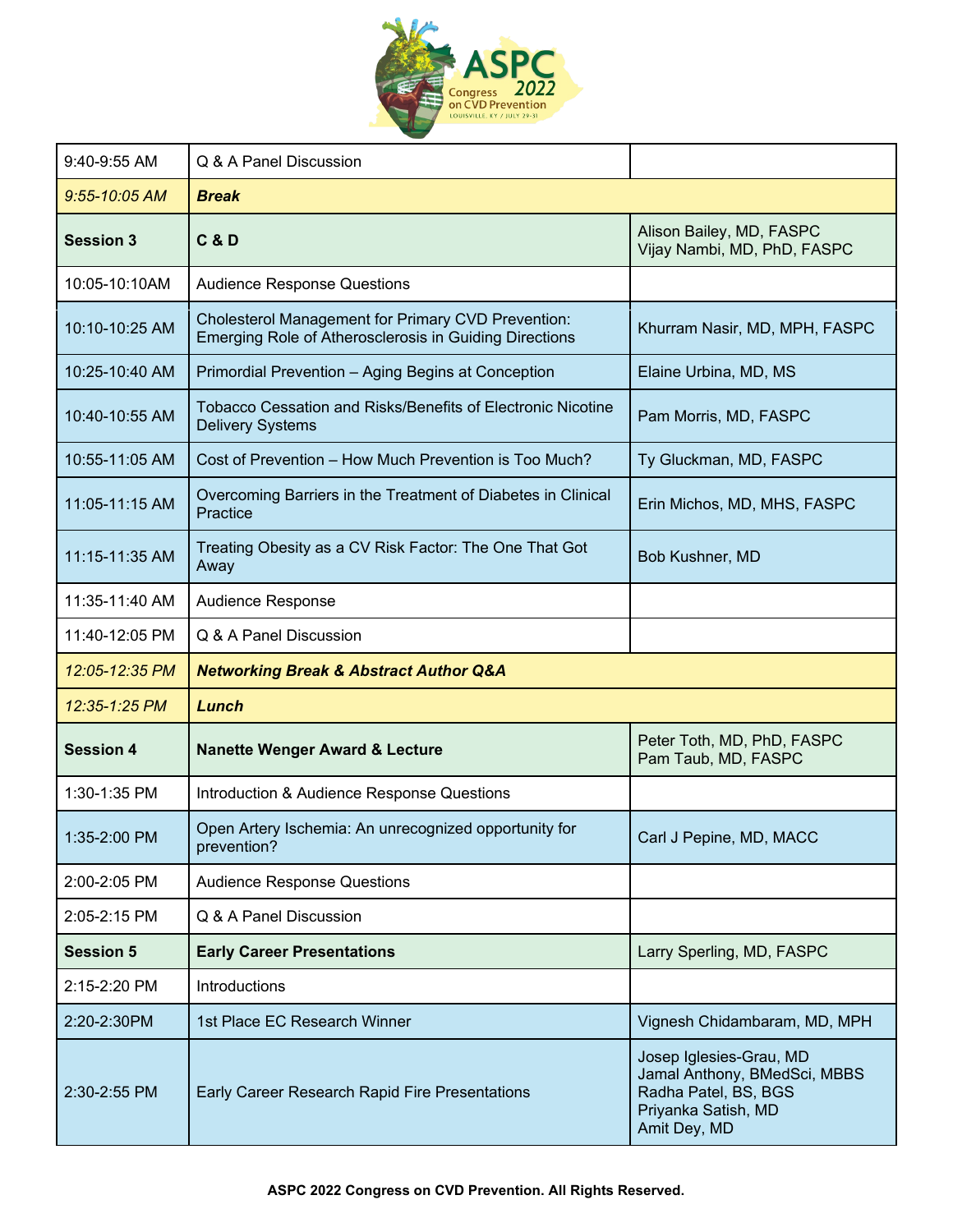

| 2:55-3:00 PM     | Voting for 2nd and 3rd Place Winner              |                            |
|------------------|--------------------------------------------------|----------------------------|
| $3:00 - 3:15$ PM | <b>Networking Break</b>                          |                            |
| <b>Session 6</b> | <b>Pioneer in Prevention Award &amp; Lecture</b> | Amit Khera, MD, FASPC      |
| 3:15-3:20 PM     | Introduction and Audience Response Questions     |                            |
| $3:20 - 3:45$ PM | National Cholesterol Guidelines: 1987-2018       | Scott Grundy, MD, PhD      |
| $3:45-3:50$ PM   | <b>Audience Response Questions</b>               |                            |
| $3:50-4:00$ PM   | Q & A                                            |                            |
| 4:00-4:05 PM     | <b>ASPC Annual Business Meeting</b>              | Martha Gulati, MD, FASPC   |
| 4:05-4:20 PM     | Creating a Prevention Center of Excellence       | Amit Khera, MD, MSc, FASPC |
| 4:20-4:35 PM     | <b>ASPC Certification Program</b>                | Peter Toth, MD, PhD, FASPC |
| 4:35-4:45 PM     | ASPC 2020-2022 Class of Fellows Recognition      | Martha Gulati, MD, FASPC   |
| $4:45-5:15$ PM   | <b>Abstract Author Q&amp;A</b>                   |                            |

# **Sunday, July 31, 2022**

| <b>Session</b>   | Name of Session                                                                          | <b>Speaker / Moderator</b>                           |
|------------------|------------------------------------------------------------------------------------------|------------------------------------------------------|
| <b>Session 7</b> | <b>E, F &amp; G</b>                                                                      | Keith Ferdinand, MD, FASPC<br>David Maron, MD, FASPC |
| $8:00 - 8:05$ AM | Welcome & Housekeeping Notes                                                             |                                                      |
| $8:05 - 8:10$ AM | <b>Audience Response Questions</b>                                                       |                                                      |
| $8:10 - 8:25$ AM | Extreme Exercise and Cardiovascular Health: Changing<br><b>Paradigms and Perceptions</b> | Barry Franklin, PhD, FASPC                           |
| 8:25-8:40 AM     | The Role of Stress Management on CVD                                                     | Kavitha Chinnaiyan, MD                               |
| 8:40-8:55 AM     | Social Determinants of Health                                                            | Karol Watson, MD, PhD                                |
| 8:55-9:10 AM     | The Role of NAFLD in the Development and<br>Management of Dyslipidemia                   | Mary Rinella, MD                                     |
| 9:10-9:30 AM     | The Cardio-Renal-Metabolic Intersection: Diabetes and<br><b>Chronic Kidney Disease</b>   | Katherine Tuttle, MD                                 |
| $9:30 - 9:35$ AM | <b>Audience Response Questions</b>                                                       |                                                      |
| $9:35-10:00$ AM  | Q & A Panel Discussion                                                                   |                                                      |
| 10:00-10:15 AM   | <b>Networking Break</b>                                                                  |                                                      |
| <b>Session 8</b> | Joseph Stokes III, MD Award & Lecture                                                    | Matt Budoff, MD, FASPC<br>Icilma Fergus, MD, FASPC   |